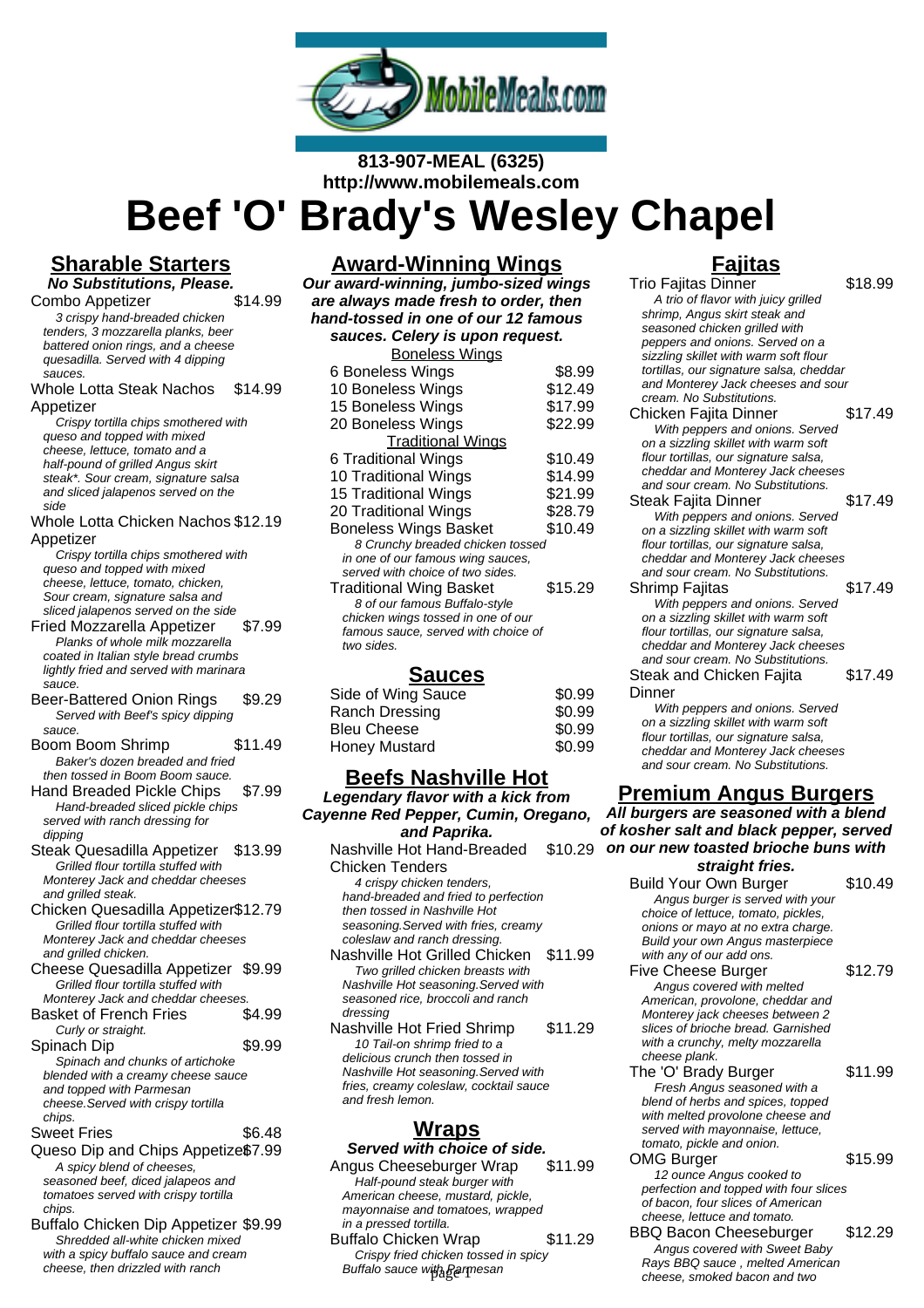dressing. Served with crispy tortilla chips.

Signature Salsa and Chips \$4.99 Delicious signature salsa served with crispy tortilla chips. Cheesey Bacon Pub Chips \$8.56 Thinly sliced Idaho potatoes topped with cheddar and Monterey Jack cheeses and smoked bacon. Served with ranch dressing and sour cream.

### **Taste Our Lighter Side**

Chicken Caesar Salad \$11.79 Crisp Romaine lettuce, seasoned croutons, shredded Parmesan cheese tossed in a tangy Caesar dressing topped with your choice of grilled or blackened chicken. Big Catch Salad \$12.99 A generous fillet of white fish served your way, choose from: lemon pepper grilled, blackened or fried on a bed of crisp salad greens, cucumbers, sliced red onions and chopped tomato topped with Parmesan cheese and your choice of dressing. Garden Salad \$6.99 Crisp salad greens topped with cheddar jack cheese, cucumbers, tomatoes, red onion, seasoned croutons and your choice of dressing. Santa Fe Chicken Salad \$11.99 Southwestern grilled chicken served over crisp salad greens topped with Monterey Jack and cheddar cheeses, black olives, and chopped tomatoes in a crisp tortilla bowl with sour cream, salsa and our creamy Pablano dressing. Chef Salad \$11.99 Sliced turkey and ham, bacon, monterey jack and cheddar cheese, chopped tomatoes and cucumbers served over crisp salad greens with your choice of dressing Buffalo Chicken Salad \$11.99 Crispy fried chicken tossed in our signature Buffalo sauce served over crisp Romaine lettuce topped with Parmesan cheese and seasoned croutons. Served with a side of bleu cheese dressing. Mediterranean Salad with Chicken \$11.99 Chicken, Romaine lettuce, tomatoes, red onions, cucumbers, Kalamata olives, and pepperoni topped with feta cheese. Served with Greek dressing.Add Fish \$3.00, Add Shrimp \$3.00 Grilled Chicken Salad \$11.99 Seasoned grilled chicken and sauteed mushrooms on crisp salad greens with Cheddar Jack cheese, tomatoes, cucumbers, and red onions. Poblano Chicken Lettuce Wraps \$8.99 Romaine lettuce, wonton strips, and cabbage slaw. Served with broccoli. Grilled Sweet Jalapeno Aioli \$10.49 Shrimp Lettuce Wraps Romaine lettuce, wonton strips, and cabbage slaw. Served with broccoli.

cheese, lettuce and tomato wrapped in a grilled tortilla served with bleu cheese dressing. Club Wrap  $$11.29$ Thinly sliced ham and turkey combined with smoked bacon, cheddar jack cheese, lettuce, tomatoes and mayonnaise wrapped in a pressed tortilla and served with ranch dressing. Grilled Chicken Wrap \$11.29 Seasoned grilled chicken, cheddar jack cheese, smoked bacon, mayonnaise, lettuce and tomatoes wrapped in a pressed tortilla served with ranch dressing.

# **Baskets and Bowls**

- Grilled Veggie Bowl A vegetarian's delight with grilled peppers, onions, mushrooms, fresh broccoli and chopped tomatoes over seasoned rice. Topped with cheddar jack cheese and our famous creamy Poblano sauce, Served with a side salad. Steak Bowl \$12.99 Seasoned rice topped with Angus grilled skirt steak, onions, peppers, cheddar cheese, chopped tomatoes and our famous creamy Poblano sauce. Served with a side salad. Chicken Bowl \$11.99
- Grilled chicken, peppers, onions, mushrooms, broccoli and chopped tomatoes over rice. Topped with cheddar jack cheese and creamy Poblano sauce.
- Steak Tacos 2 \$11.49 Angus skirt steak topped with lettuce, cheddar jack cheeseand our famous creamy poblano sauce.Served with chips and salsa. Steak Tacos 3 \$13.99 Angus skirt steak topped with lettuce, cheddar jack cheeseand our famous creamy poblano sauce.Served with chips and salsa. Shrimp Bowl \$12.49
- Shrimp, peppers, onions, mushrooms, broccoli and chopped tomatoes over rice. Topped with cheddar jack cheese and creamy Poblano sauce. Chicken Tacos 2 \$9.79
- Southwestern grilled chicken topped with lettuce, cheddar jack cheese and our famous creamy Poblano sauce. Served with chips and salsa. Chicken Tacos 3 \$11.79
- Southwestern grilled chicken topped with lettuce, cheddar jack cheese and our famous creamy Poblano sauce. Served with chips and salsa.
- Fish Tacos 2 \$11.49 Mild white fish, hand-breaded and topped with fresh cabbage, cheddar jack cheese and our famous creamy Poblano sauce. Fish Tacos 3 \$13.29
- Mild white fish, hand-breaded and topped with fresh cabbage, cheddar jack cheese and our famous creamy Poblano sauce.
- Fried Shrimp Basket \$14.99 Ten tail on shrimp fried to a delicious crunch, served with straight fries, creamy coleslaw, cocktail sauce and fresh lemon. Shrimp Tacos 2  $$11.49$
- Grilled shrimp topped with fresh cabbage, cheddar jack cheese and creamy Poblano sauce. page 2 Mustard.

onion rings, served with lettuce and tomato. Amarillo Firecracker Burger \$12.79 Fresh Angus topped with bacon, fried jalapeos, pepper jack cheese and sweet jalapeo mayo Impossible \$13.49 Served with your choice of lettuce, tomato and pickle. **Beef's Sandwiches Served with straight cut fries** Prime Rib Sandwich \$15.59 Tender, flavorfull and perfectly seasoned prime rib, sliced thin topped with smoked Gouda cheese and creamy horseradish sauce and served on a Ciabatta bun. Servd with a side of au jus. Roast Beef Garlic Melt Sandwich \$15.59 Premium roast beef, sliced onions and provolone cheese served hot and pressed on garlic Cuban bread. Reuben Sandwich \$11.49 Thinly sliced corned beef topped with Swiss cheese, sauerkraut, 1,000 Island dressing and mustard on grilled rye. Try a turkey reuben! California Turkey Melt \$10.49 Sliced turkey with smoked bacon, Swiss cheese, lettuce, tomato, and guacamole on a Ciabatta bun. Philly Cheesesteak Sandwich \$11.49 Loaded with flavor! Thinly shaved steak grilled with green peppers and onions, topped with provolone cheese on a famous Amorosos hoagie roll. Cuban Sandwich - Hot & Pressed \$11.29 Hot and pressed. Ham, salami and Swiss cheese served on authentic Cuban bread (from a 100-year-old Florida bakery) with lettuce, tomato, pickle, mustard and mayonnaise. Buffalo Chicken Sandwich \$11.29 Crispy chicken tenders hand-breaded and fried to perfection then tossed in Beefs Signature Buffalo sauce, served on our toasted brioche bun with pickles and ranch dressing. BBQ Cheesy Bacon Chicken \$12.29 Sandwich Chicken breast topped with saut ed mushrooms, 2 slices smoked bacon then smothered in melted cheddar jack cheese and BBQ sauce. Served on our toasted brioche bun. Four Cheese Griller \$7.99 Loaded with melted jack, cheddar, provolone and American on brioche bread. **Entrees** Grilled Shrimp \$14.99 20 juicy shrimp grilled or blackened and served with steamed broccoli, seasoned rice, cocktail sauce and fresh lemon. Big Catch Dinner \$14.99 A large fillet of mild white fish served just how you like it grilled, blackened or fried with fresh lemon. Served with seasoned rice and broccoli, tarter sauce, and fresh

Grilled Chicken Dinner \$13.99 Two seasoned chicken breasts grilled or blackened and served with steamed broccoli, seasoned rice, and your choice of BBQ sauce or Honey

lemon.